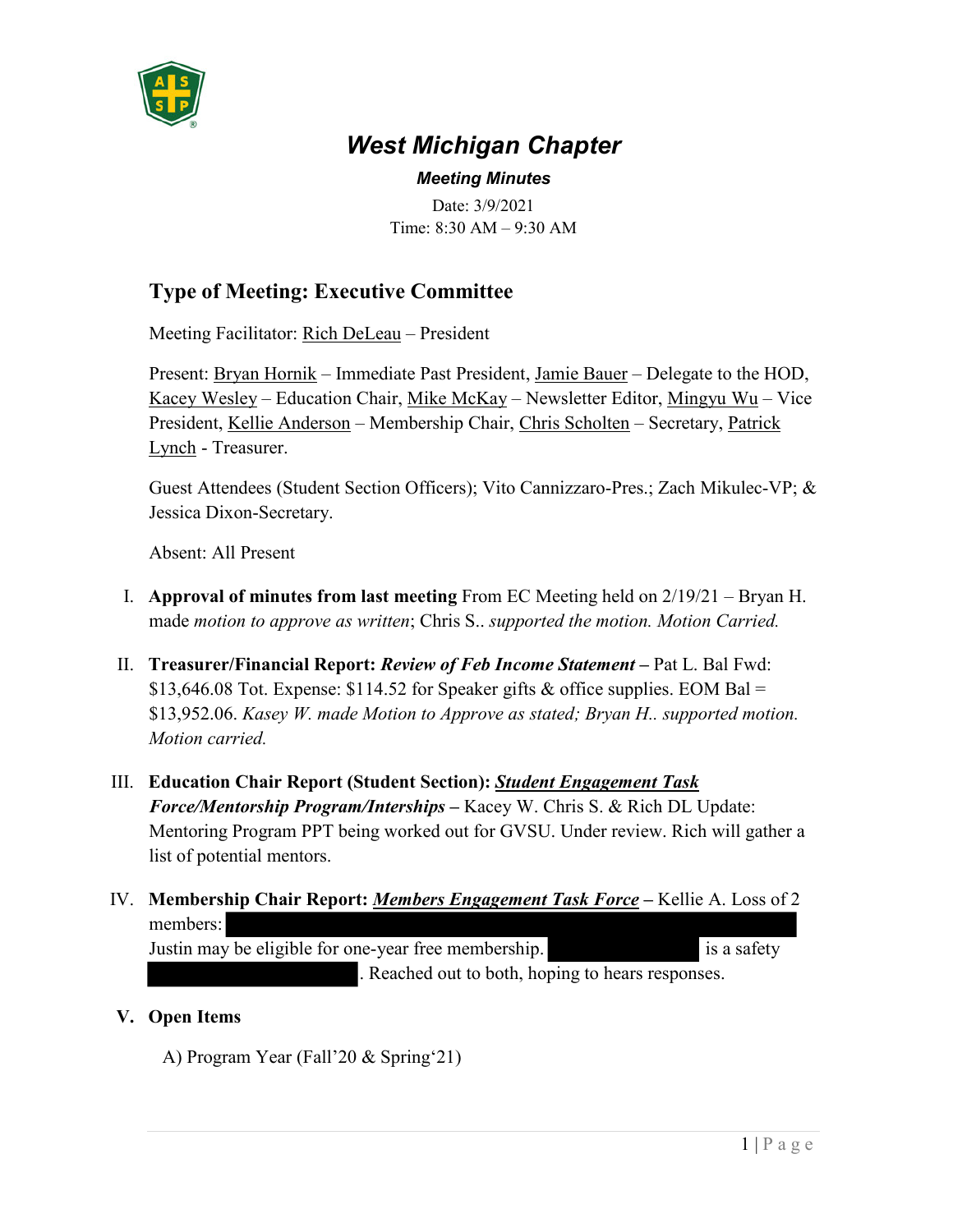

- a. Mar Tue 30<sup>th</sup> 2021 -- Frederik Meijer Garden (Construction Sites) w/KC Mitchell (New \$115M 69,000 sf Welcome Center)(Completed Amphitheater). Society non F2F is allowed until after March  $31<sup>st</sup>$ . May into  $3<sup>rd</sup>$  or  $4<sup>th</sup>$  week of April, due to COVID-19 restrictions, Spring Break, and Michigan Safety Conference conflicts. Awaiting word back from KC
- b. Apr Tue13- Wed 14/21--Michigan Safety Conference 2021, Virtual ASSP Expo Booth amongst WM, Mid-MI, & Greater Detroit. Sign-up sheet out. Patrick will work on shared sheet. Rich will send out MSC brochure. Time slots one-hr @. Affords time to attend conference.
- c. Apr Thurs  $29^{th}$  Delayed X-Mass Party (due to COVID-19) Rescheduled after last day of exams for Student Section. Chris S. & Rich DL will look at possible venues to RSVP
- d. May Tue 25th 2021--Water/Swimming Safety/Jim Dreyer Rich DL *Confirmed*
- e. Jun Thur  $24^{th}$  2021--Annual Student Scholarship Golf Outing Bryan H. *Due to COVID, priority of acceptance: 1) Governor's E.O, Society's Guidelines, GVSU' The Meadows. If a 2-month deadline date before event (4/24/21) with no commitments from priority rankings, then event is off. End of April will help with get us closer to decision time to hear Gov. new E.O. Need committee to assist with on-the-course games.*
- B) Chapter Banner & Table Cover/Kurt Kruse of Kruse Design Rich DL *Temporarily placed on hold. If Golf event is a "GO!", then banner work gets moved up quickly.*
- C) Safety Professional of the Year (SPY) Award Petition– Rich DL *Reached out to Cindy Brown, Regional SPY Award Coord. as to when the finalist is announced Candidate: West Michigan Chapter member- Dr. Jim McGlothlin.*
- D) COMT Reporting Requirements (Point Tracking): Rich DL *Point calculations As of 3/1, 6,700 pts. Bronze-Level. Will Strike Silver by end of March. Given future activities, will hit solid Gold in May. After Golf Outing, possibly could hit Platinum! If other activities scheduled come to fruition.*